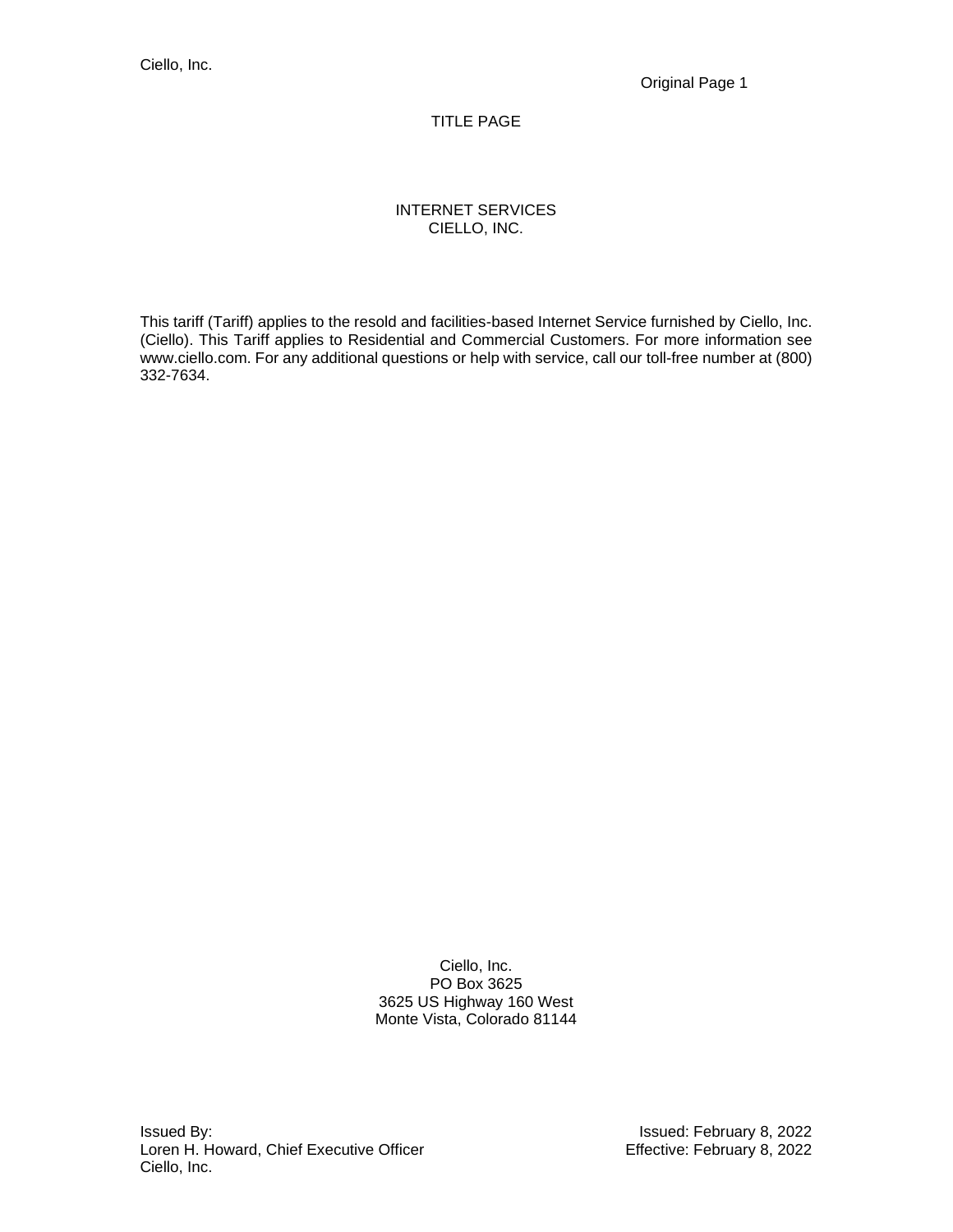# TABLE OF CONTENTS

| <b>TABLE OF CONTENTS</b>                                  |
|-----------------------------------------------------------|
| <b>TARIFF FORMAT SHEET</b>                                |
| SECTION 1<br><b>DEFINITIONS</b>                           |
| <b>RULES AND REGULATIONS</b>                              |
| <b>Undertaking of Company</b>                             |
| <b>Use of Service</b>                                     |
| Limitations                                               |
| <b>Liabilities of Ciello</b>                              |
| <b>Fiber Optic Cable Extension</b>                        |
| <b>Construction Standards</b>                             |
| <b>Continuity of Service</b>                              |
| <b>Responsibilities of the Customer</b>                   |
| <b>Easements</b>                                          |
| <b>General Requirements</b>                               |
| <b>Access</b>                                             |
| <b>Unauthorized Use</b>                                   |
| <b>Application for Service</b>                            |
| <b>Establishing Credit, Deposits and Advance Payments</b> |
| <b>Payment of Charges</b>                                 |
| <b>Interruption of Service</b>                            |
| <b>Billing Disputes, Bill Credits and Refunds</b>         |
| <b>Restoration of Services</b>                            |
| <b>Disconnection of Services by Customer</b>              |
| <b>Cancellation for Cause</b>                             |
| <b>Notice and Communication</b>                           |
| <b>Taxes, Surcharges and Utility Fees</b>                 |
| <b>RATES AND CHARGES</b>                                  |
| General                                                   |
| <b>Rates for Residential Internet Service</b>             |
| <b>Rates for Commercial Internet Service</b>              |
|                                                           |
|                                                           |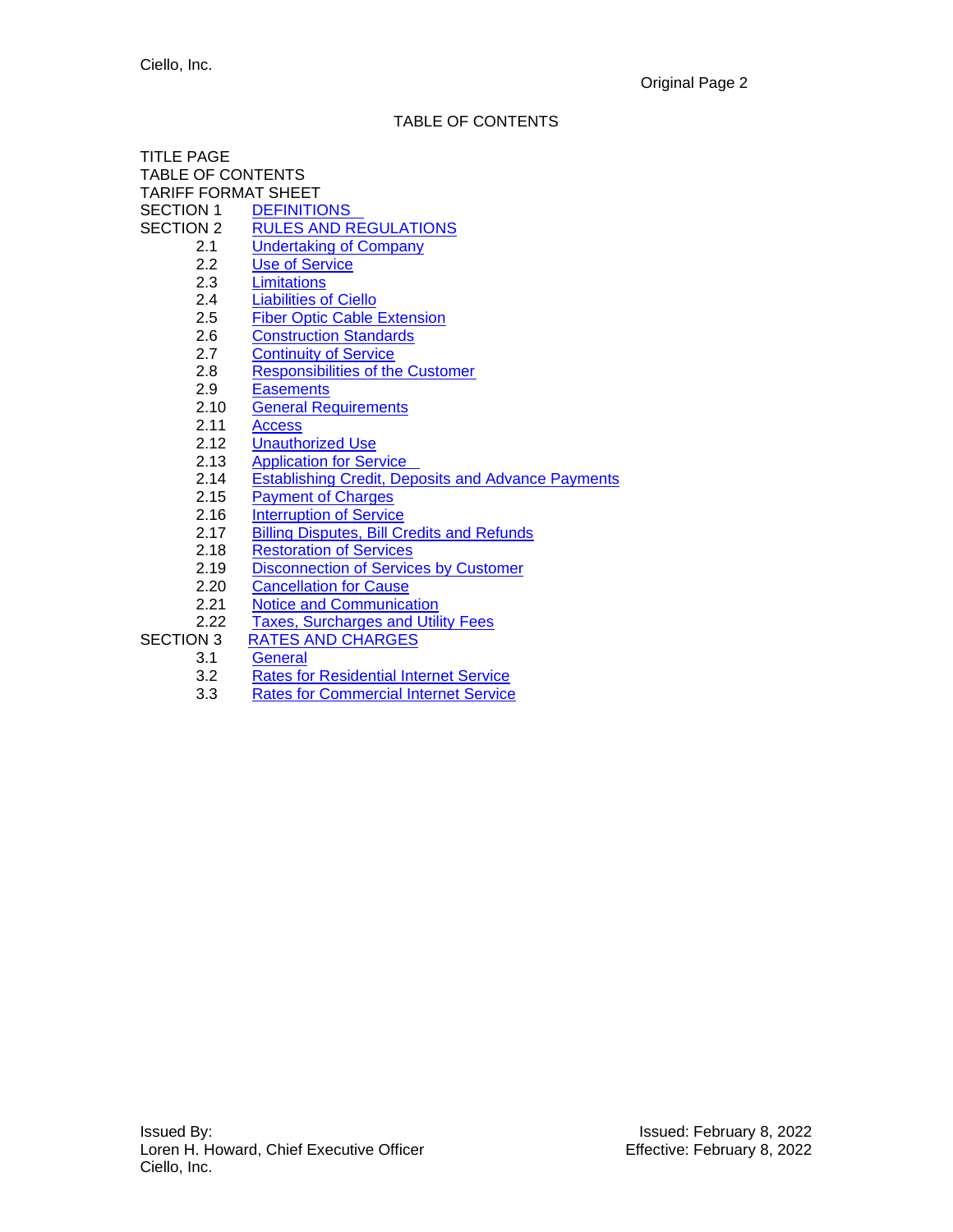# TARIFF FORMAT SHEET

- 1. Page Numbering. Page numbers appear in the upper-right corner of the page. Pages are numbered sequentially. New pages may occasionally be added to the tariff.
- 2. Page Revisions Numbers. Page Revision Numbers also appear in the upper-right corner of the page.
- 3. Paragraph Numbering Sequence. Each level of coding is subservient to its next higher level of coding.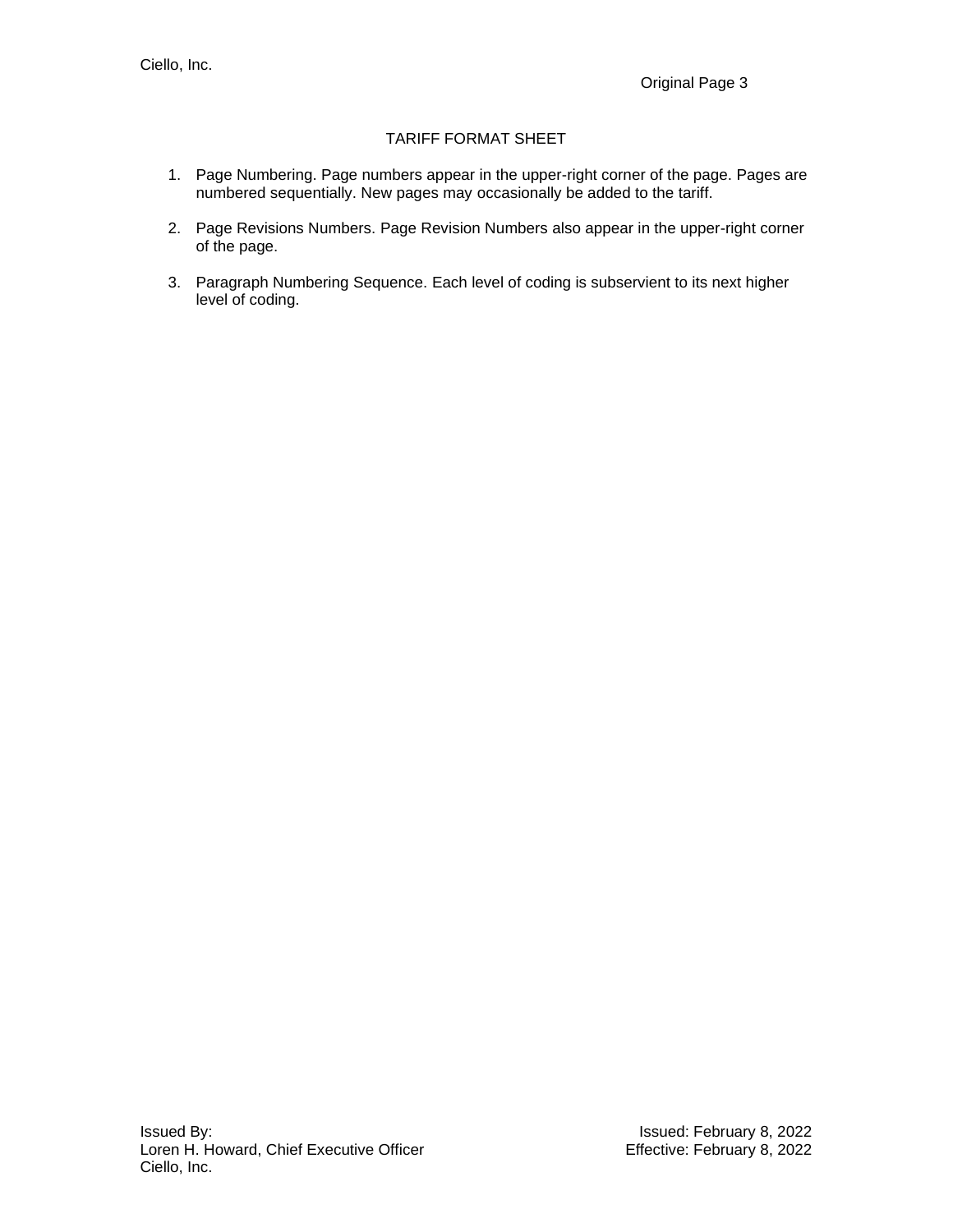# **APPLICATION OF TARIFF**

- 1. This Tariff sets forth the service offerings, rates, terms, and conditions applicable to the furnishing of intrastate internet services offered by Ciello, Inc. to Residential and Commercial Customers located within the State of Colorado. Customers may elect to take service solely under the rates, terms and conditions set forth in this Tariff. In either case, Customers must execute a Residential or Commercial Internet Agreement prior to commencing the Service. If a Customer elects to enter into a Residential or Commercial Internet, Agreement for service the rates, terms, and conditions set forth in this Tariff and the rates, terms, and conditions set forth in the agreement shall both apply except that the provisions of the Residential or Commercial internet Agreement shall control to the extent those provisions differ from those set forth in this Tariff.
- 2. The rates and regulations contained in this Tariff apply only to the intrastate internet services furnished by Ciello, Inc. and do not apply, unless otherwise specified, to the lines, facilities, or the services provided by a Internet service provider or other common internet service provider for use in accessing the services of Ciello, Inc. This Tariff does not cover any information service or other unregulated service offered by Ciello, Inc.
- 3. Ciello, Inc. may not be deemed to have waived or impaired any right, power, requirement or option reserved by this Tariff (including, but not limited to, the right to demand exact compliance with every term and condition herein), by virtue of any custom or practice of Ciello, Inc. at variance with the terms hereof, or any failure, refusal or neglect of Ciello, Inc. to exercise any right under this Tariff or to insist upon exact compliance with its terms, or any waiver, forbearance, delay, failure or omission by Ciello, Inc. to exercise any right, power or option hereunder.
- 4. The rates, rules, terms, and conditions contained herein are subject to change.
- 5. This Tariff will be maintained and made available for inspection by any Customer at Ciello's principal business office at 3625 US Highway 160 West, Monte Vista, CO 81144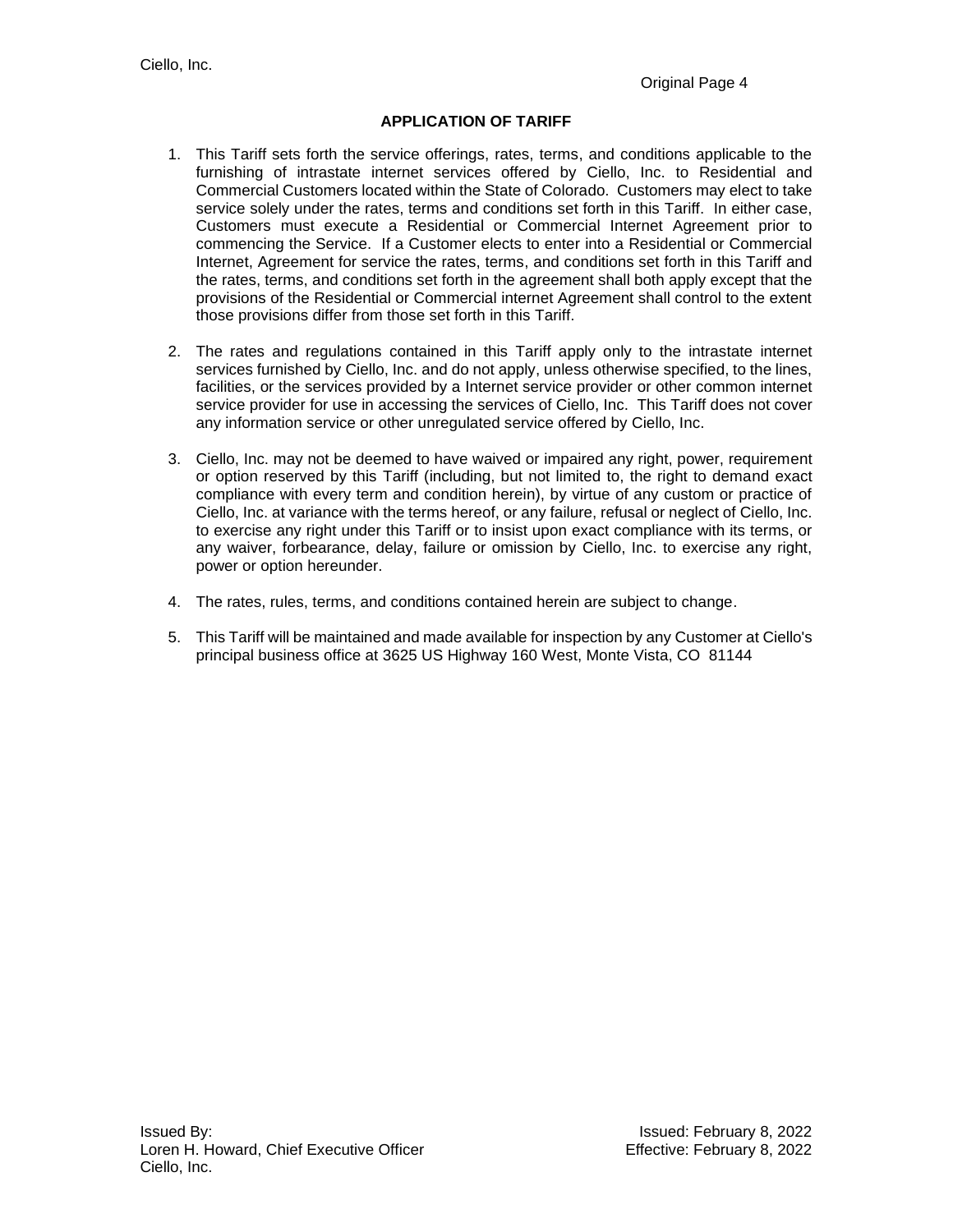#### **SECTION 1 DEFINITIONS**

- <span id="page-4-0"></span>1.1. **Account** - Either a customer's physical location or individual Services represented by a unique Account number. Multiple Services each with a unique Account number may be part of one physical location.
- 1.2. **Applicant -** A person who applies for Services for the first time or reapplies at a new or existing location after a previous discontinuance of Services.
- 1.3. **Authorized User** A person, firm, or corporation, who is authorized by the Customer to be connected to the Services of the Customer.
- 1.4. **Business Hours** The time between 7:00 A.M. and 5:00 P.M., Monday through Thursday excluding holidays.
- 1.5. **Commercial Customer** A Customer whose use of the Services is primarily or substantially for a business, professional, institutional, or occupational purpose.
- 1.6. **Commercial Internet Agreement** An agreement executed by the commercial Customer which is required by Ciello to provide service.
- 1.7. **Commercial Internet Service** Services used primarily for business purposes by a Commercial Customer.
- 1.8. **Customer** The person, firm, company, corporation, or other entity, that orders or uses service and is responsible for the payment of charges and for compliance with this Tariff.
- 1.9. **Customer Premises** A location designated by the Customer for the purpose of connecting to Ciello's services.
- 1.10. **Customer Provided Equipment** Internet equipment located at Customer's premise and provided by a Customer for the purpose of connecting to Ciello's services.
- 1.11. **Facility or Facilities** Any item or items of communications plant or equipment such as equipment, apparatus, wiring, cables and other network material and mechanisms necessary to connect Services.
- 1.12. **Internet Service** A global computer network providing a variety of information and communication facilities, consisting of interconnected networks using standardized communication protocols.
- 1.13. **Location** A physical premise to or from which Ciello provides Services.
- 1.14. **Non-Business Hours** The time period after 5:00 P.M. and before 7:00 A.M., Monday through Thursday, all day Friday, Saturday, Sunday, and on holidays.
- 1.15. **Non-recurring Charge** A one-time charge associated with certain installations, charges or transfers of Services either in lieu of or in addition to Recurring Charges.
- 1.16. **ONT –** Optical Network Terminal. A device placed at the Customer's premise to serve as a demarcation point between Ciello Facilities and Customer Provided Equipment.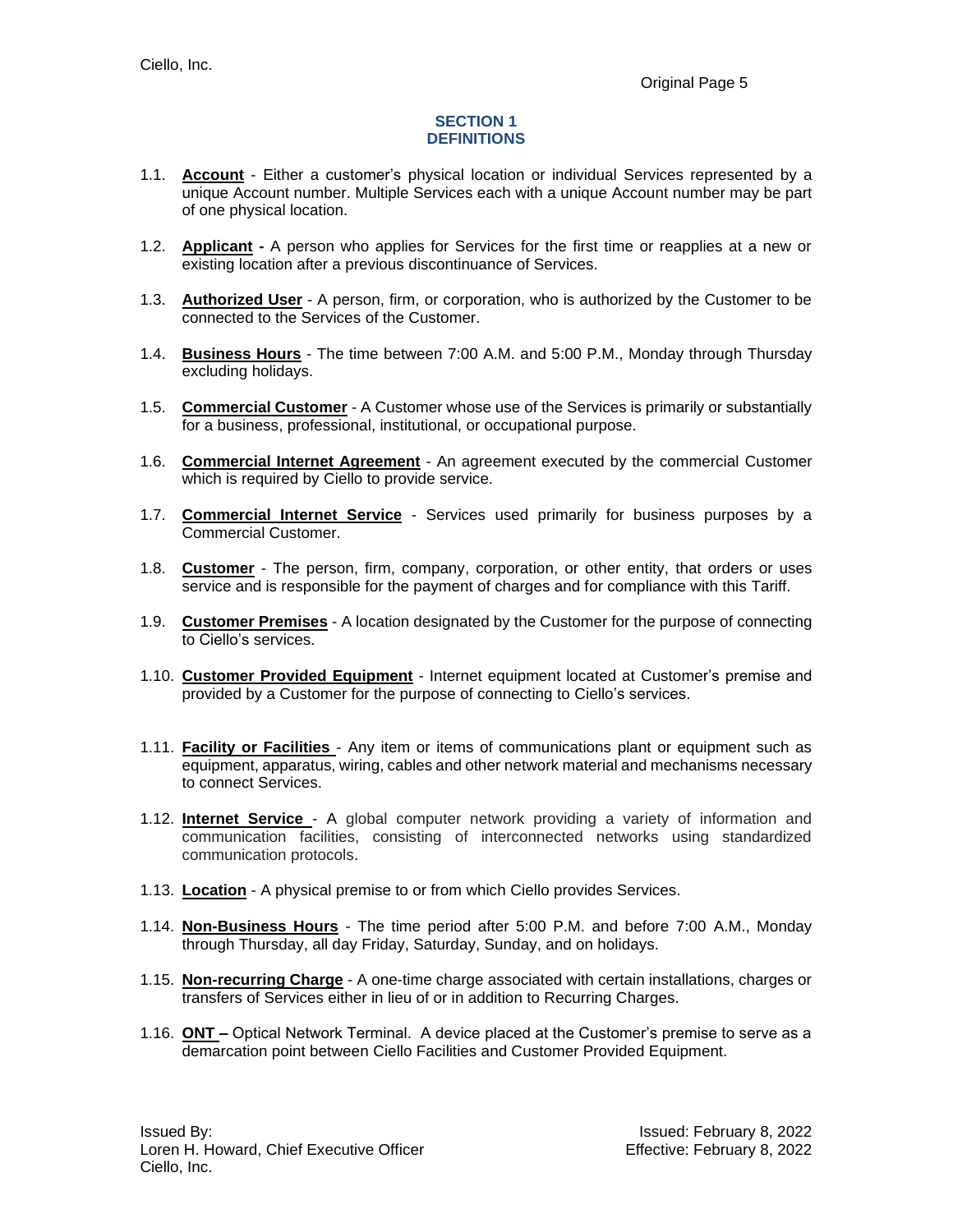- 1.17. **Premises** A building or buildings on contiguous property (except railroad rights-of-way, etc.).
- 1.18. **Rate Classification** The term used to define charges for Services provided as defined in Section 4, Rates and Charges, of this Tariff.
- 1.19. **Recurring Charge** A charge associated with the provision of Services that will recur on a periodic basis as noted in Section 4 Rates and Charges contained in this Tariff.
- 1.20. **Regular Billing** A standard bill sent in the normal monthly Ciello billing cycle. This billing consists of one bill for each Account assigned to the Customer showing the charges.
- 1.21. **Residential Internet Service** Services used primarily as non-business service by a Residential Customer.
- 1.22. **Residential Customer** A Customer whose use of the Services is primarily or substantially of a social or domestic nature.
- 1.23. **Residential Internet Agreement** An agreement executed by the residential Customer which is required by Ciello to provide Services.
- <span id="page-5-0"></span>1.24. **Services** – Ciello's Services provided under this Tariff.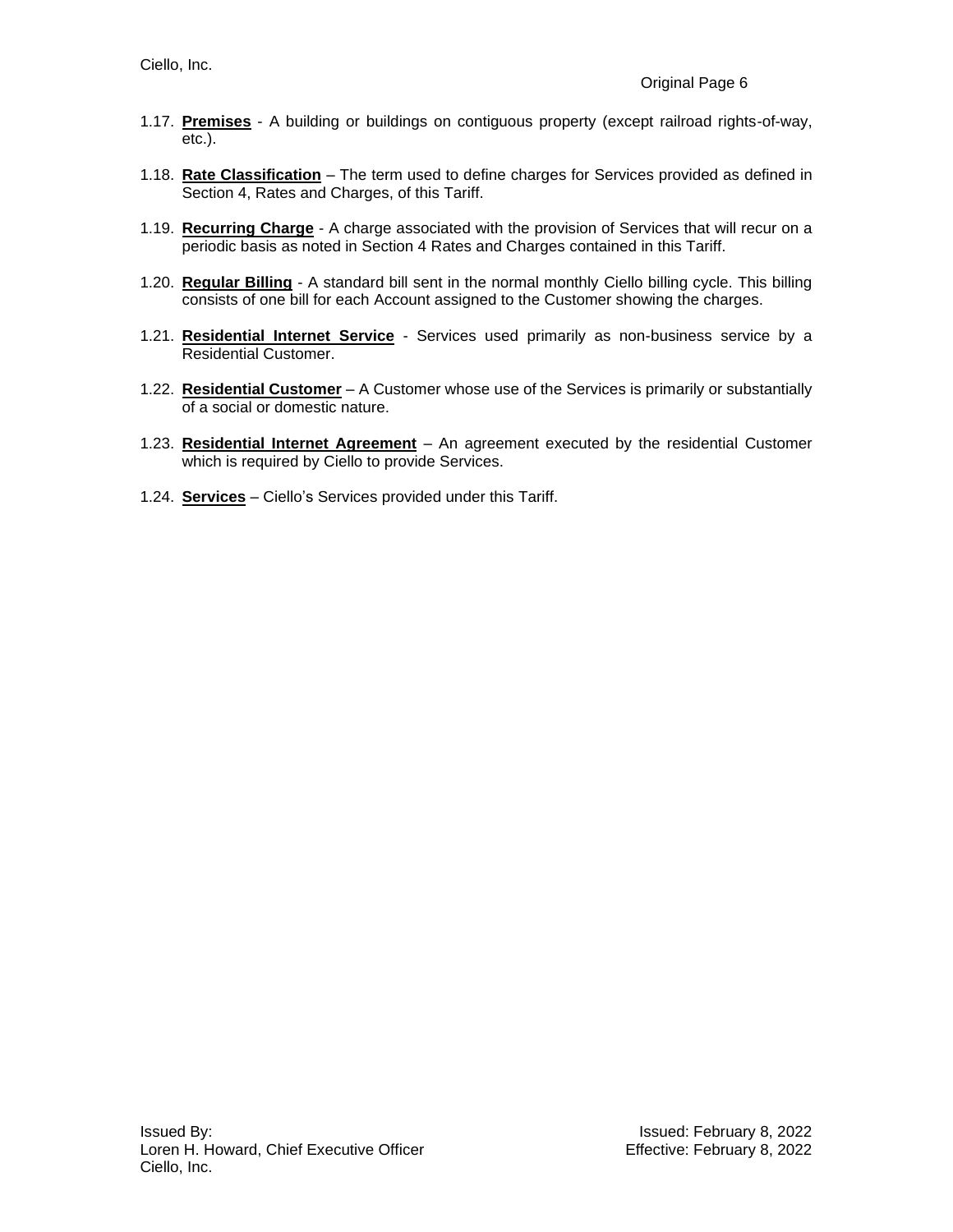#### **SECTION 2 RULES AND REGULATIONS**

#### <span id="page-6-0"></span>**2.1.Undertaking of Company**

- 2.1.1. Ciello undertakes to provide Internet Service within the State of Colorado on the terms and conditions and at the rates and charges specified herein.
- 2.1.2. Ciello installs, operates, and maintains Internet Services provided hereunder in accordance with the terms and conditions set forth under this Tariff. The Customer shall be responsible for all charges due for such service arrangements.
- 2.1.3. Ciello's Services are available twenty-four (24) hours per day, seven (7) days per week.
- 2.1.4. This Tariff will be maintained and made available for inspection by any Customer at Ciello's principal business office at 3625 US Highway 160 West, Monte Vista, CO 81144.

#### <span id="page-6-1"></span>**2.2.Use of Services**

- 2.2.1. Services provided under this Tariff may be used only for access to the internet in a manner consistent with the terms of this Tariff.
- 2.2.2. Services provided under this Tariff shall not be used for unlawful purposes. Services will not be furnished if any law enforcement agency, acting within its jurisdiction, advises that such Services are being used in violation of the law.

#### <span id="page-6-2"></span>**2.3.Limitations**

- 2.3.1. Services are offered subject to the availability of the necessary Facilities or equipment, or both Facilities and equipment, and subject to the provisions of this Tariff. The obligation of Ciello to provide Services is dependent upon its ability to procure, construct, and maintain Facilities that are required to meet the Customer's order for Services. Ciello will make all reasonable efforts to secure the necessary Facilities.
- 2.3.2. Ciello reserves the right to discontinue Services without notice when any of the following are encountered:
	- 2.3.2.1.If a safety condition that is immediately dangerous or hazardous to life, physical safety, or property exists.
	- 2.3.2.2.Upon order by an appropriate court or any other duly authorized public authority.
	- 2.3.2.3.If Services, having already been properly discontinued, have been restored by someone not authorized by Ciello and the original cause for discontinuance has not been cured.
	- 2.3.2.4.Failure to comply with municipal ordinances or other laws pertaining to internet services that may adversely affect the safety of any person or the integrity of Ciello's Services.
	- 2.3.2.5.Failure of the Customer to permit Ciello reasonable access to its Facilities or equipment.
	- 2.3.2.6.The Customer obtained Services by subterfuge. Subterfuge includes, without limitation, obtaining Services in another person's name with the intent to avoid outstanding charges and applying for new Services at a location where a person has outstanding charges including outstanding charges for any associated taxes and surcharges where such person continues to reside.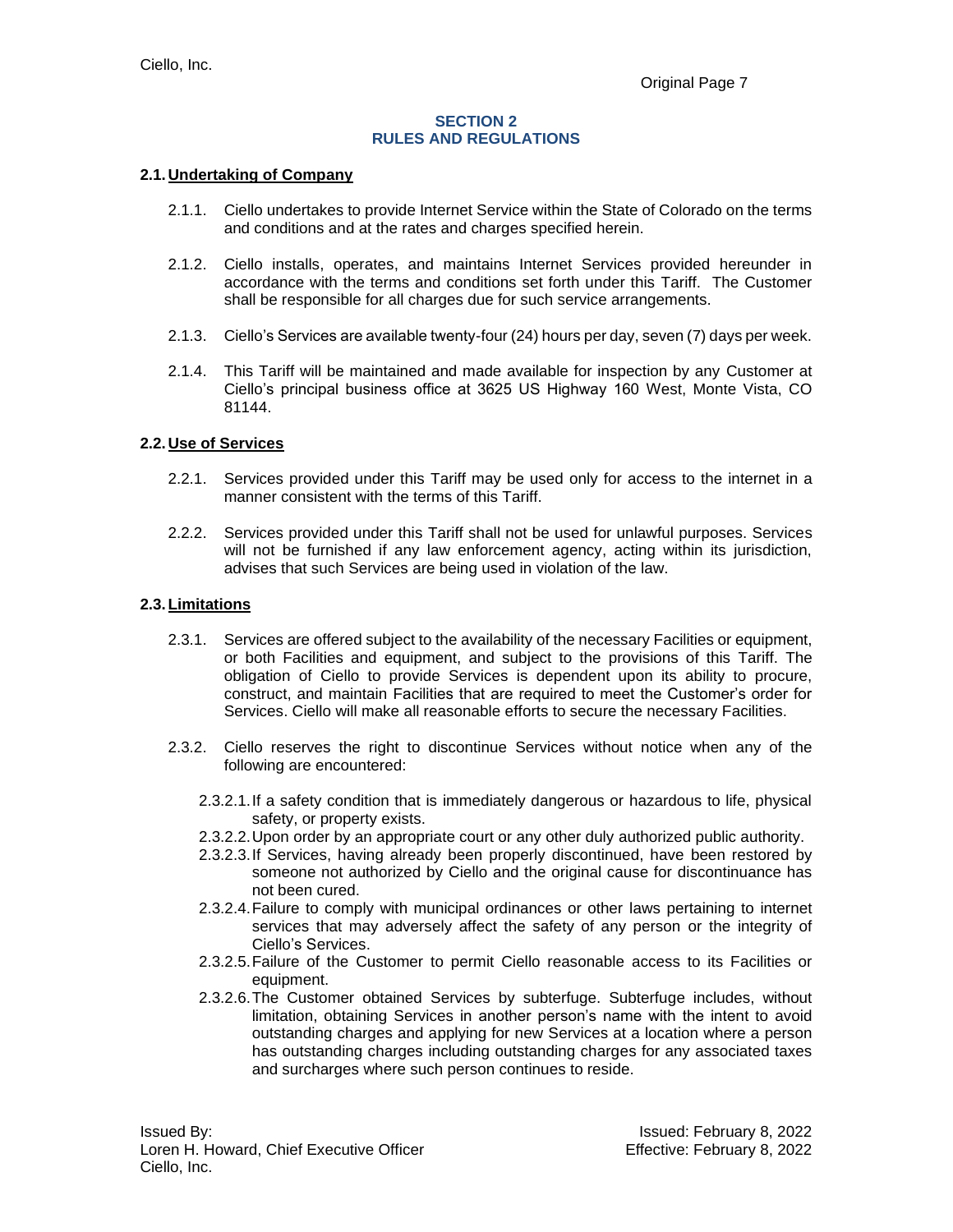2.3.3. Ciello will use reasonable efforts to maintain its Facilities and equipment that it furnishes to the Customer. Ciello may substitute, change, or rearrange any equipment or Facility at any time and from time to time. Ciello shall have the right to make necessary repairs or changes to its Facilities at any time and will have the right to suspend or interrupt Services temporarily for the purpose of making the necessary repairs or changes to its system. When such suspension or interruption of Services for any appreciable period is necessary, Ciello will give the Customers who may be affected reasonable notice thereof as circumstances will permit, and will prosecute the work with reasonable diligence, and if practicable at a time that will cause the least inconvenience. When Ciello is repairing or changing its Facilities, it shall take appropriate precautions to avoid unnecessary interruptions of Customer's Services. Interruption of Services for an extended time due to maintenance requirements will be made at a time that causes minimal inconvenience to impacted Customers. Ciello will take reasonable steps to notify the Customer in advance of extended maintenance requirements.

## <span id="page-7-0"></span>**2.4.Liabilities of Ciello**

- 2.4.1 Ciello's liability for damages arising out of mistakes, omissions, interruptions, delays, errors, or defects in the installation, provisioning, termination, maintenance, repair, or restoration occurring in the course of furnishing Services and not caused by the negligence of the Customer, commences upon activation of Services. In no event does Ciello's liability exceed an amount equivalent to the proportionate charge to the Customer for the period of service during which such mistakes, omissions, interruptions, delays, errors, or defects occur. For the purposes of computing such amount, a month is considered to have thirty (30) days. Credit will be calculated pursuant to Section 2.18 of this Tariff.
- 2.4.2 When the facilities of other internet service providers are used in establishing connections to points not reached by Ciello's Facilities, Ciello is not liable for any act or omission of the other internet service provider(s). The Customer will indemnify and hold harmless Ciello from any third-party claims for such damages referred to in Section  $2.4.1.$
- 2.4.3 In no event will Ciello be responsible for consequential damages or lost profits suffered by a Customer as a result of interrupted or unsatisfactory Services. Ciello will not be liable for claims or damages resulting from or caused by: (i) Customer's fault, negligence, or failure to perform Customer's responsibilities; (ii) claims against Customer by another party; (iii) any act or omission of any other party; or (iv) equipment or service furnished by a third party.
- 2.4.4 Ciello does not guarantee or make any warranty with respect to any equipment provided by it or leased on the Customer's behalf where such equipment is used in locations containing an atmosphere which is explosive, prone to fire, dangerous, or otherwise unsuitable for such equipment. The Customer shall indemnify and hold Ciello harmless from any and all loss, claims, demands, suits, or other actions, or any liabilities whatsoever, whether suffered, made, instituted, or asserted by the Customer or by any other party or persons, for any personal injury or death of any person or persons, and for any loss, damage or destruction of any property, whether owned by the Customer or others, caused or claimed to have been caused directly or indirectly by the installation, operation, failure to operate, maintenance, removal, presence, condition, location, or use of such equipment so used.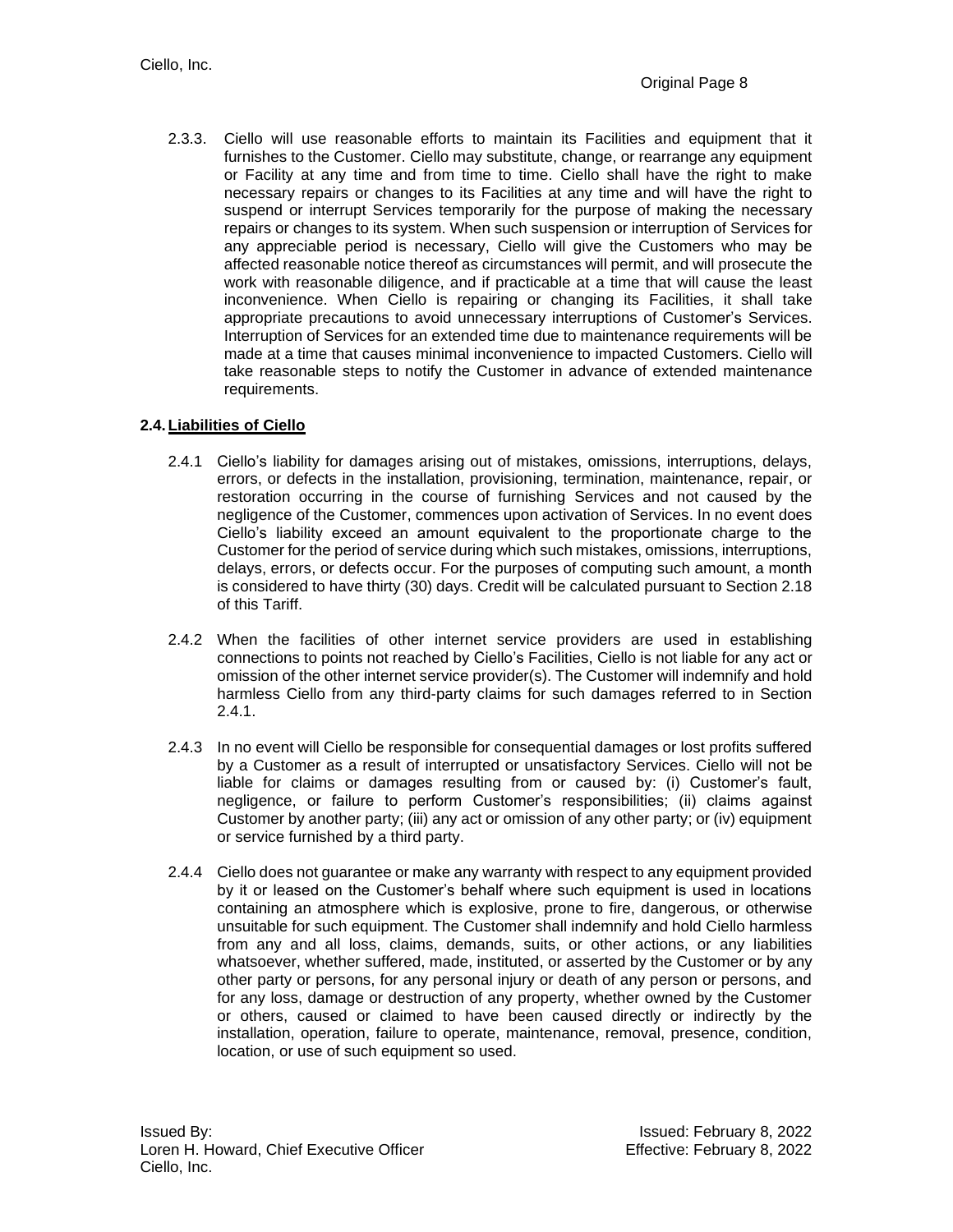- 2.4.5 Ciello is not liable for any defacement of or damage to, the premises of a Customer resulting from the furnishing of Services or the attachment of equipment, instruments, apparatus, and associated wiring furnished by Ciello on such Customer's premises, or by the installation or removal thereof, when such defacement or damage is not the result of Ciello's negligence. No agents or employees of other participating internet service providers shall be deemed to be agents or employees of Ciello without written authorization. The Customer will indemnify and hold harmless Ciello from any claims of the owner of the Customer's premises or other third-party claims for such damages.
- 2.4.6 Ciello and Customer shall be excused from performance under this Tariff and under the Application for Service for any period, and to the extent that the party is prevented from performing any Services pursuant hereto, in whole or in part, as a result of delays caused by the other party or an Act of God, governmental agency, war, civil disturbance, court order, lockouts or work stoppages, or other labor difficulties, third party nonperformance (including the failure of performance for reasons beyond the control of internet service providers suppliers and subcontractors), or other causes beyond its reasonable control, including failures or fluctuations in electrical equipment, and such nonperformance shall not be deemed a violation of this Tariff or of the Application for Services or grounds for termination of Services. Both parties retain all rights of recourse against any third party for any failures which may create a force majeure condition for the other party.
- 2.4.8 Where there is a connection via Customer-provided equipment the point of demarcation shall be defined as the Customer facing port (RJ-11 interface or equivalent) on Ciello's equipment on the Customer's premise. Ciello shall not be held liable for Customerprovided access media or equipment. Any maintenance service or equipment arrangements to be provided by Ciello shall be addressed on an individual case basis.
- 2.4.9 Ciello will not be responsible if any changes in its Services cause hardware or software not provided by Ciello to become obsolete, require modification, or alternation, or otherwise affect the performance of such hardware or software.
- 2.4.11 Ciello shall use reasonable efforts to make Services available by the estimated service date. Ciello shall not be liable whatsoever for any damages resulting from delays in meeting the estimated service due date. Such delays shall include, but not be limited to, delays in obtaining necessary regulatory approvals for construction, delays in obtaining rights-of-way approvals, delays in actual construction work being done by Ciello's vendor(s), and any delays where Ciello is relying upon other internet service providers to meet such estimated due date which is beyond Ciello's control.
- 2.4.12 With respect to Services, materials, and equipment provided hereunder, Ciello makes no promises, agreements, understandings, representations, or warranties, expressed or implied, and hereby expressly disclaims all warranties, expressed or implied, not stated in this Tariff, and in particular disclaims all warranties of merchantability and fitness for a particular purpose.
- 2.4.13 In no event shall Ciello be liable for consequential or economic loss damages and Customer shall indemnify and hold Ciello harmless from same.
- 2.4.14 Ciello will at its sole discretion extend Services under current rates and tariffs to a Customer where financially feasible.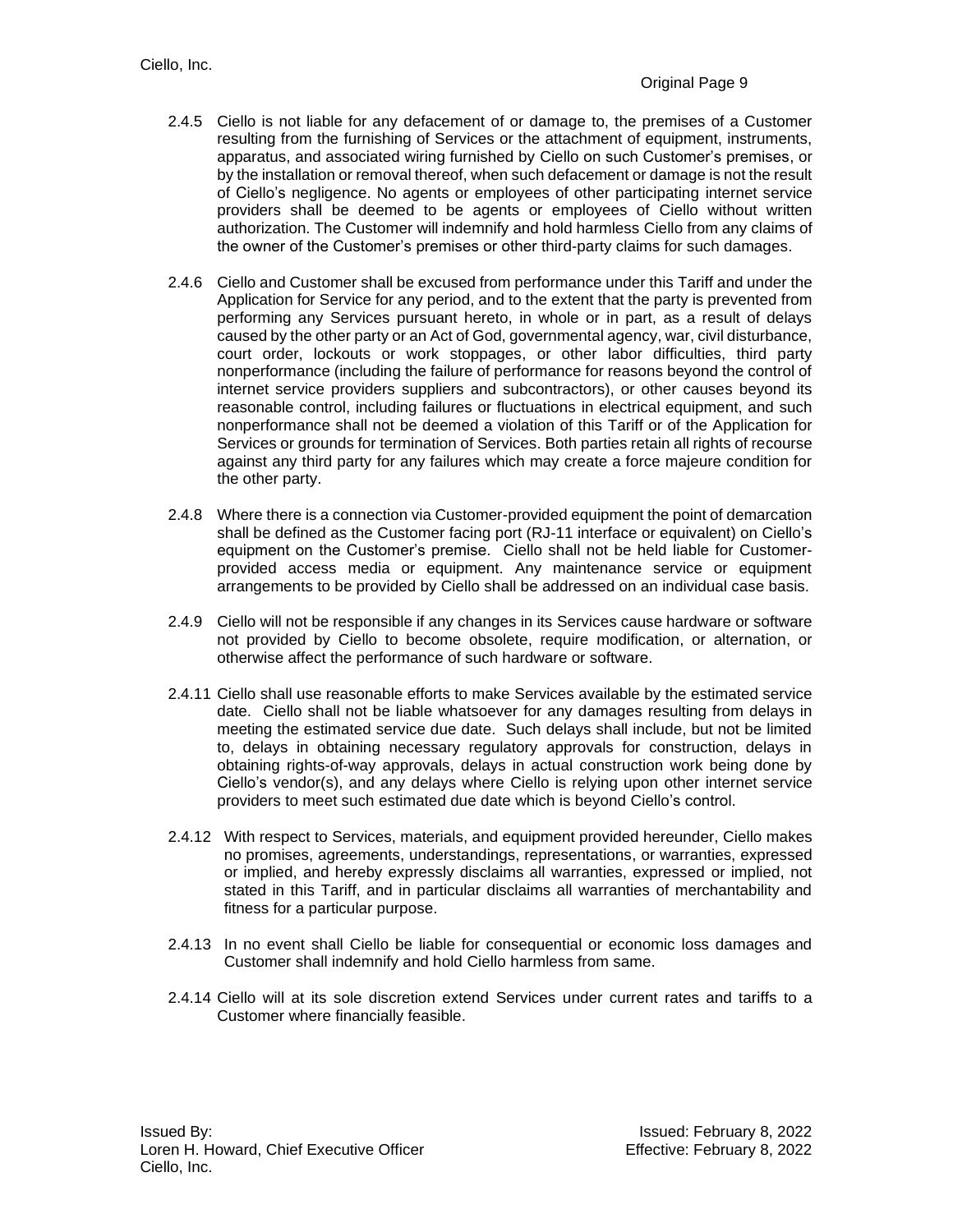## <span id="page-9-0"></span>**2.5 Fiber Optic Cable Extension**

- 2.5.1 All fiber optic cable extensions constructed shall be part of Ciello's Facilities up to the point of delivery.
- 2.5.2 The location of the extension origin and the route to be followed in the construction of an extension shall be determined by Ciello's engineering department. The origin will not necessarily be the most proximate point to the existing Facilities from the point of delivery.

### <span id="page-9-1"></span>**2.6 Construction Standards**

Construction, except where modifications are necessary because of existing conditions, will be in conformance with the specifications for communications facilities developed by the National Electric Safety Code.

### <span id="page-9-2"></span>**2.7 Continuity of Services**

- 2.7.1 Ciello shall use reasonable diligence to provide a satisfactory, constant, and uninterrupted supply of Services, but does not guarantee or warrant that the supply of such Services will not fail or be interrupted.
- 2.7.2 Maintenance, switching, line construction, and other operational events may require a planned interruption of Services. Ciello shall use reasonable diligence to notify Customers of such interruption but does not guarantee or warrant that the supply of Services may not unexpectedly fail or be interrupted.

### <span id="page-9-3"></span>**2.8 Responsibilities of the Customer**

- 2.8.1 The Customer must initiate an Application for Service pursuant to Section 2.13 of this Tariff.
- 2.8.2 The Customer may not, nor may the Customer permit others to, rearrange, disconnect, remove, attempt to repair, or otherwise interfere with any of the Facilities or equipment installed by Ciello except upon the written consent of Ciello. The equipment Ciello provides or installs at the Customer premises for use in connection with the Services shall not be used for any purpose other than for which it was provided.
- 2.8.3 The Customer shall ensure that the Customer's equipment is properly interfaced with Ciello's Facilities or Services.
- 2.8.4 The Customer shall be responsible for securing its internet equipment against fraudulent use of Ciello's Services. The Customer shall be responsible for payment of all applicable charges for Services ordered by the Customer and provided by Ciello and charged to the Customer's Accounts.
- 2.8.5 Ciello shall be indemnified and held harmless by the Customer against claims of libel, slander, or the infringement of copyright, or for the unauthorized use of any trademark, trade name, or service mark, arising from the material transmitted over Ciello's Services; against claims for infringement of patents arising from, combining with, or using in connection with Ciello's Services, or the equipment of the Customer; against all other claims arising out of any act or omission of the Customer in connection with Ciello's Services. The Customer shall be liable for: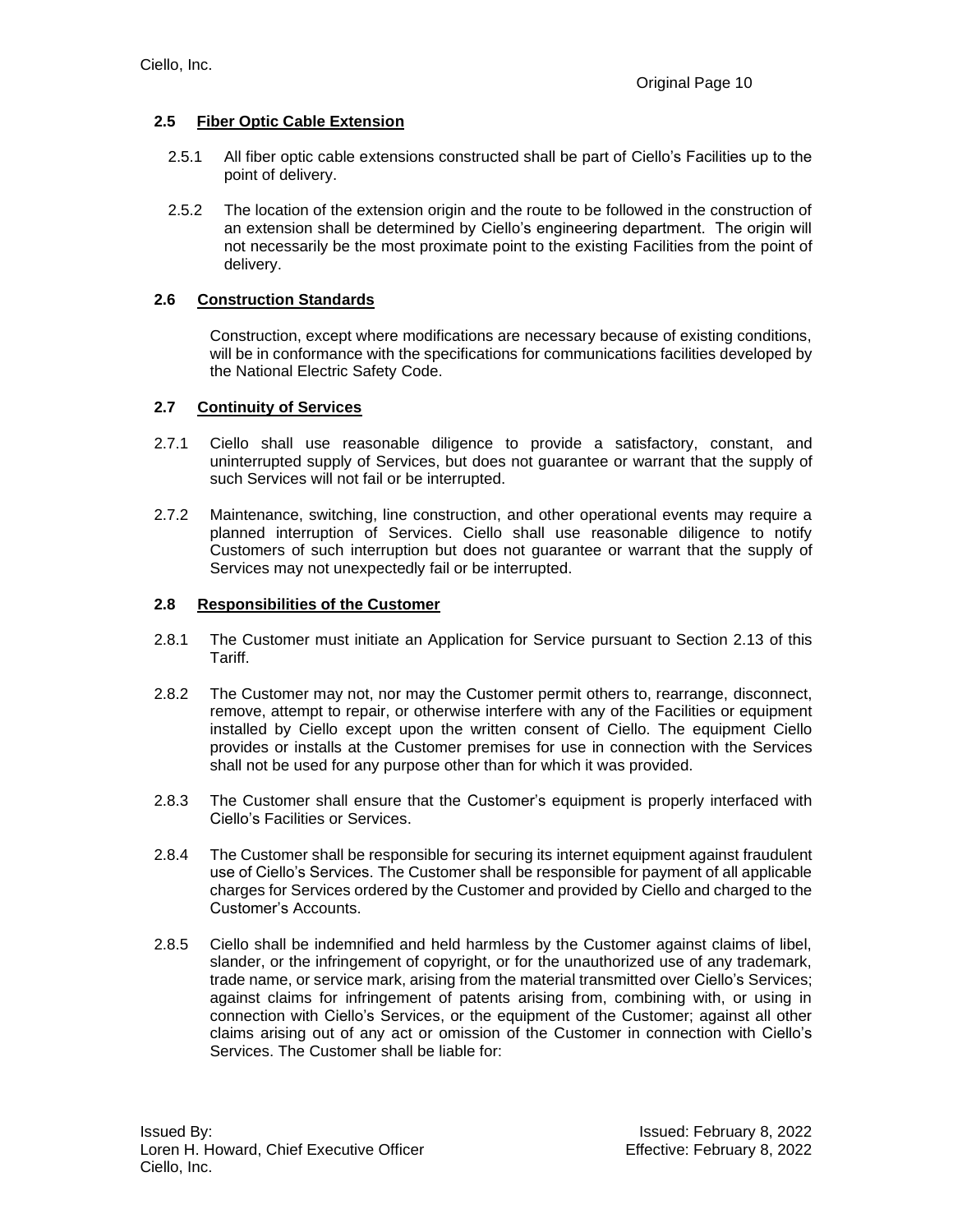- 2.8.5.1 Loss due to theft, fire, flood, or other destruction of Ciello's equipment or Facilities on Customer's premises.
- 2.8.5.2 Reimbursing Ciello for damages to Facilities or equipment caused by the negligence or willful acts of the Customer's officers, employees, agents, or contractors.
- 2.8.5.3 Charges incurred from third parties for services or service calls made to the Customer's premises or on the Customer's leased or owned telephony equipment unless Ciello specifically authorizes said visit or repairs in advance of the occurrence and Ciello agrees in advance to accept the liability for said repairs or visit.
- 2.8.5.4 Payment for all Ciello service charges incurred through usage or direct action on the part of the Customer.
- 2.8.6 The Customer may be required to verify in writing that it is duly authorized to order Services at all locations designated by the Customer for Services and assumes financial responsibility for all locations designated by the Customer to receive Ciello's Services.
- 2.8.7 The Customer is prohibited from using Ciello's name or trademark on any of the Customer's products or services.
- 2.8.8 Ciello shall not be liable for and Customer shall indemnify Ciello against all claims for damages or injury to persons or property, unless such damage or injury is due to Ciello's sole negligence.

## <span id="page-10-0"></span>**2.9 Easements**

A properly recorded utility easement will be required for any fiber optic cable extension if required on property not owned by Customer. Ciello will not begin installation until all easements are obtained.

### <span id="page-10-1"></span>**2.10 General Requirements**

Ciello will not furnish, install, own, or maintain any internet equipment beyond the point of delivery. Ciello will furnish and install the ONT and appropriate power supply for the ONT. The Customer will provide a location for the installation of Ciello's ONT and other equipment necessary for Ciello to provide Services. The Customer will install and maintain wiring and equipment on the Customer's side of the point of delivery at the Customer's expense and in accordance with all laws, local ordinances, Ciello rules, and regulations and the latest edition of the National Electric Safety Code. The Customer will provide easements for Ciello's Facilities as necessary to provide Services to the Customer and for the provision of Services to other Customers of Ciello.

### <span id="page-10-2"></span>**2.11 Access**

The Customer shall allow Ciello employees or agents to enter the Customer's premises at reasonable times for the purpose of installing, inspecting, examining, testing, servicing, repairing, or removing Ciello's equipment or other property incident to the furnishing of Services to the Customer.

### <span id="page-10-3"></span>**2.12 Unauthorized Use**

Services are provided for the sole use of the Customer.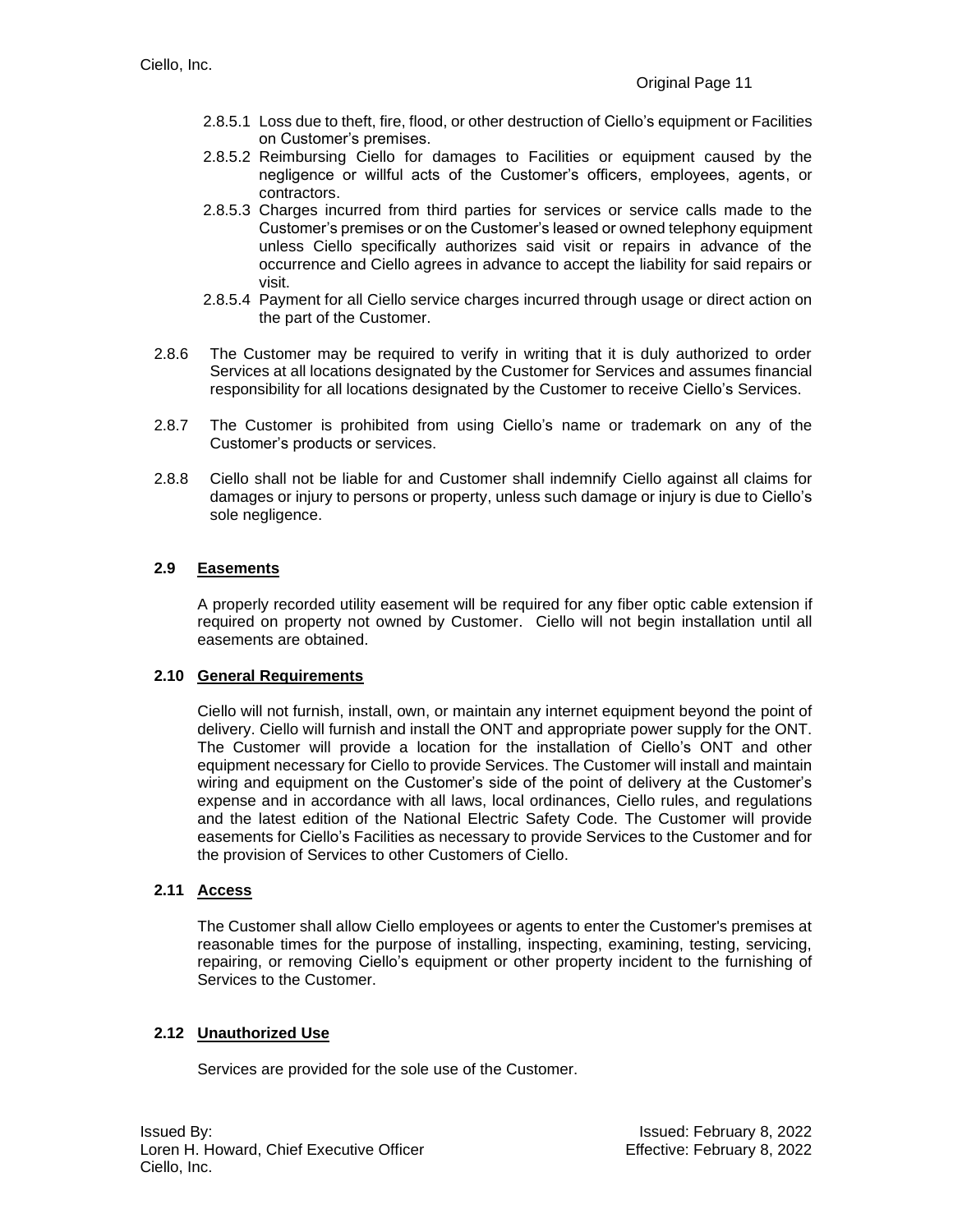### <span id="page-11-0"></span>**2.13 Application for Services**

- 2.13.1 Applicants wishing to obtain Services must initiate an Application for Service and may include the Customer's authorization for Ciello to provide certain services on the Customer's behalf to obtain internet service from other internet service providers. Ciello will obtain the proper authorization from the Customer where necessary.
- 2.13.2 An Application for Service may be changed by Customer upon written notice to Ciello subject to acceptance and confirmation by Ciello, provided that a charge shall apply to any change when the request is received by Ciello after notification by Ciello of the acceptance and confirmation. Such charge shall be the sum of the charges and costs for access facilities and other Services and features and the costs incurred by Ciello in accommodating each change, less net salvage. The costs incurred by Ciello will include the direct and indirect cost of Facilities specifically provided or used, the costs of installation, including design preparation, engineering, supply expense, labor and supervision, general and administrative, and any other costs resulting from the preparation, installation, and removal effort.
- 2.13.3 Where the Customer cancels an Application for Service prior to the start of installation of Services or prior to the start of special construction, no charge applies. Where installation of Services has been started prior to the cancellation, a cancellation charge equal to the cost incurred by Ciello will be assessed. The costs incurred by Ciello will include the direct and indirect costs of Facilities; the cost of installation, including design preparation, engineering, supply expense, labor and supervision, general and administrative, and any other costs resulting from the preparation, installation, and removal effort.
- 2.13.4 The following information must be received for an Application for Service to be processed:
	- Legal Name Mailing Address Phone Number Social Security Number Date of Birth Physical Address

If new or existing Customer declines to provide their social security number, they must provide another legal form of identification.

2.13.5 A Residential or Commercial Internet Agreement will be required along with security deposit if applicable.

### <span id="page-11-1"></span>**2.14 Establishing Credit, Deposits, and Advance Payments**

2.14.1 Ciello requires a new Applicant for Services to provide their social security number to satisfactorily establish credit. If Customer declines to provide their social security number, a security deposit will be required. With permission from Customer, Ciello may run a soft credit check or Customer may provide a letter of credit to verify acceptable credit history. Such establishment of credit shall not relieve the Customer from complying with Ciello's policy regarding the prompt payment of bills.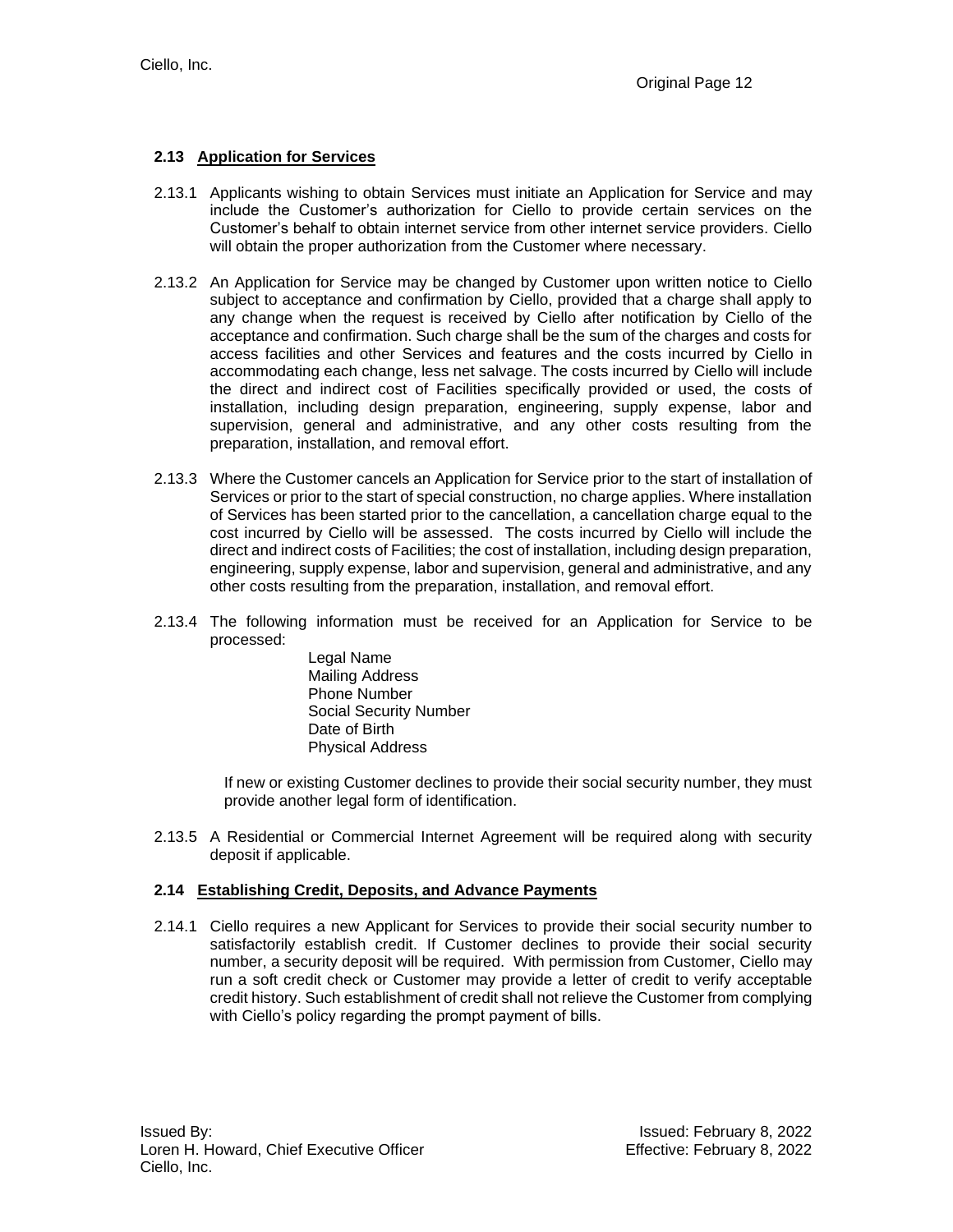- 2.14.2 Any Applicant who previously has been an end-user of Ciello and whose Services have been discontinued for nonpayment of bills shall be required, before Services are provided, to pay all amounts due Ciello.
- 2.14.3 A deposit to guarantee payment of future bills shall be required from any Customer requesting a new Account whose credit does not meet the minimum utility credit rating history. A deposit shall not relieve any Customer from payment of current bills when due. Such required deposit shall be returned to the Customer by credit to the Customer's Account if still active or refunded after termination of Internet Services. If a Customer has multiple Accounts, all Accounts have to meet the minimum credit requirements to avoid paying a security deposit.
- 2.14.4 The term of the deposit will be for a minimum of one year and returned to the Customer provided the Account has billed twelve (12) consecutive months and has not been issued any delinquent notices.
- 2.14.5 Interest on security deposits shall be earned for the time held by Ciello and shall be calculated from the date the deposit is received by Ciello up to the date the deposit is credited to the Customer's Account.
- 2.14.6 Security deposits are calculated as follows:
	- 2.14.6.1 Standard Option: The deposit will be two (2) times the monthly charge for the Rate Classification.
	- 2.14.6.2 Auto Pay Option: The deposit will be one (1) times the monthly charge for the Rate Classification when signing up for automatic payment.
	- 2.14.6.3 If Customer is disconnected for non-payment, the standard deposit option as stated above applies.
- 2.14.7 Ciello shall require security deposits of all Customers in bankruptcy who desire to continue receiving internet Services after the filing date. The deposit will be returned to the customer at the conclusion of the bankruptcy plus twelve (12) months provided no delinquency notices were issued during the period.

### <span id="page-12-0"></span>**2.15 Payment of Charges**

- 2.15.1 The Customer is responsible for the payment of all charges for Facilities and Services ordered by Customer and furnished by Ciello.
- 2.15.2 For billing of monthly charges, Services are considered to be established upon the day in which Ciello notifies the Customer of installation and successful testing of the Customer's Services.
- 2.15.3 Service charges will be billed monthly in advance. Customer will be billed for service beginning immediately upon access to the Services. Customers will be billed for service occurring during their specific billing cycle. The rates charged to a Customer for a billing cycle will be the rates in effect on the first day of the Customer's billing cycle.
- 2.15.4 A Customer's first statement may contain charges from previous periods for Services provided from the date of installation through the current invoice period but shall not exceed the charges for two (2) months of Services and any associated taxes and surcharges.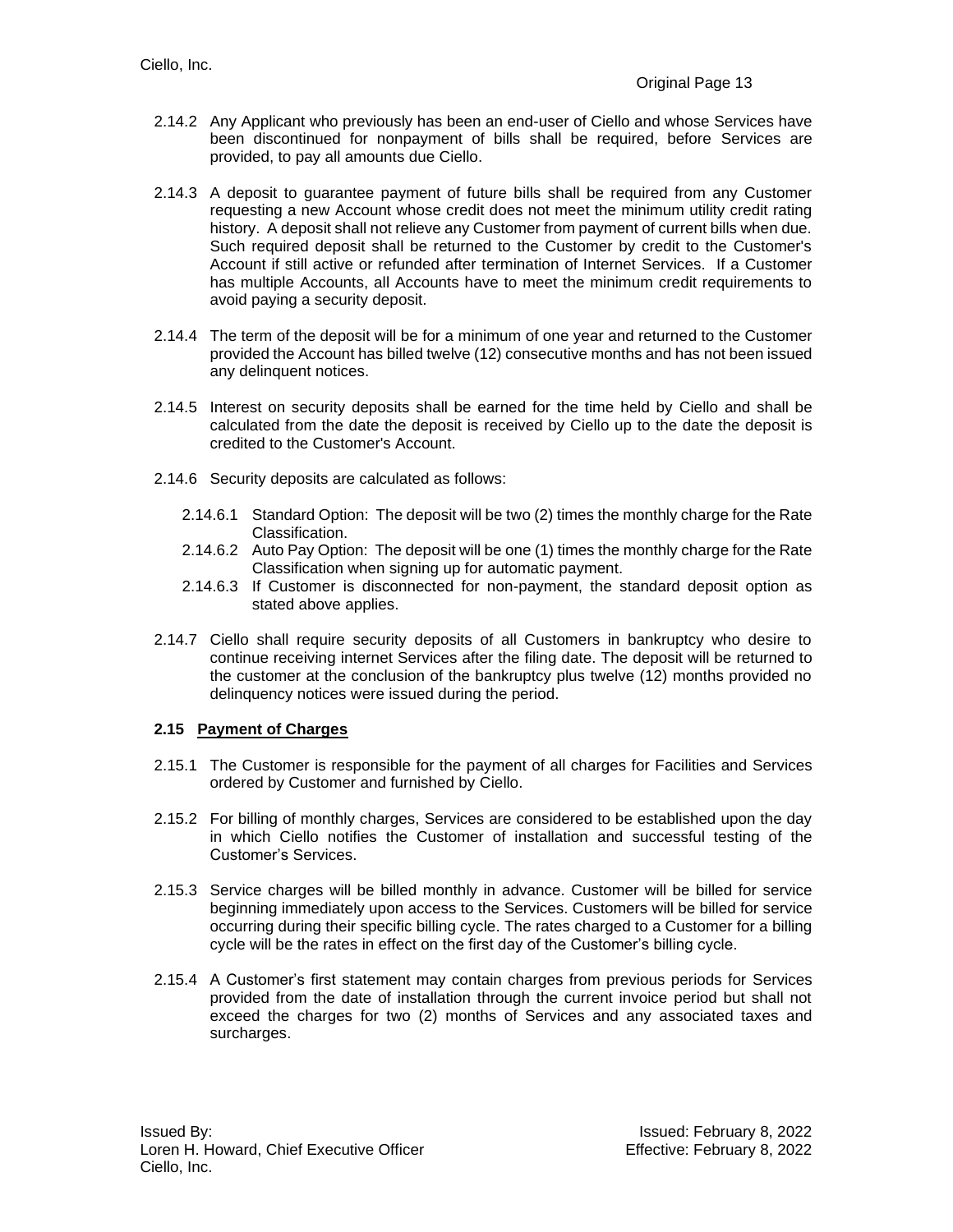- 2.15.5 Bills are due and payable as specified on the bill. Bills may be paid by mail or in person at the business office of Ciello or an agency authorized to receive such payment. All charges for Services are payable only in United States currency. Payment may be made by cash, check, money order, cashier's check, or major credit card. Customer payments are considered prompt when received by Ciello or its agent by the due date on the bill. Amounts not paid within thirty (30) days after the mail date of invoice will be considered past due. If the last calendar day for remittance falls on a Sunday, legal holiday, or other day when the offices of Ciello are not open to the general public, the final payment date shall be extended through the next business day.
- 2.15.6 When Ciello receives notice of non-sufficient funds (NSF) for checks or electronic checks, the amount of the check will be applied to the Account, a \$50.00 NSF fee will be added and the Customer will be notified requesting payment within ten (10) calendar days in the form of guaranteed funds. Checks and electronic checks issued to avoid disconnection and received back as NSF for first time occurrences, the consumer will be called and given two (2) days to bring in cash or guaranteed funds. Anytime thereafter, the Services will be disconnected and all fees will apply. An Account will be deemed a "cash only" Account if Ciello receives more than one (1) NSF checks in a twelve (12) month period. The Customer will be sent a letter informing them they are on a cash basis only.
- 2.15.7 If Services are suspended/disconnected by Ciello in accordance with the provisions of this Tariff and later restored, restoration of Services will be subject to all applicable installation charges.
- 2.15.8 A disconnection notice will be sent to any Customer with a delinquent Account that is more than one month in arrears more than \$35.00. Ciello will attempt to contact a Customer concerning payment of a delinquent Account prior to disconnection by mailing a disconnection notice and making an automated phone notification. In unusual circumstances other methods of contacting the Customer may be used. All Accounts are subject to disconnection if not paid by the date on the disconnect notice. If payment is not received by 7:30 a.m. on the date stated on the disconnection notice, a \$30.00 delinquency charge will be assessed to the Account.
- 2.15.9 Customers whose Account has remained in good standing will be granted a one (1) week grace period prior to disconnection of internet Services for a delinquent Account. The Customer will be given a courtesy call before consideration of disconnection. Applicable fees will be charged at this time. The grace period will not be applicable to any Customer more than once every twelve (12) months or if Ciello determines Services were obtained fraudulently or without the authorization of Ciello or is being used for, or suspected of being used for, fraudulent purposes.
- 2.15.10 If the consumer requests service above what is reasonable and customary (fishing walls, additional phone jacks, etc.) at their service location, the consumer will be billed a \$100 trip fee for the first hour and \$30 per half-hour thereafter. This will also apply to maintenance visits caused by customer-owned equipment, cut drops that were not located, etc.

### <span id="page-13-0"></span>**2.16 Interruption of Services**

2.16.1 Credit allowance for the interruption of Services that is not due to Ciello's testing or adjusting, negligence of the Customer or to the failure of equipment provided by the Customer, are subject to the general liability provisions set forth herein.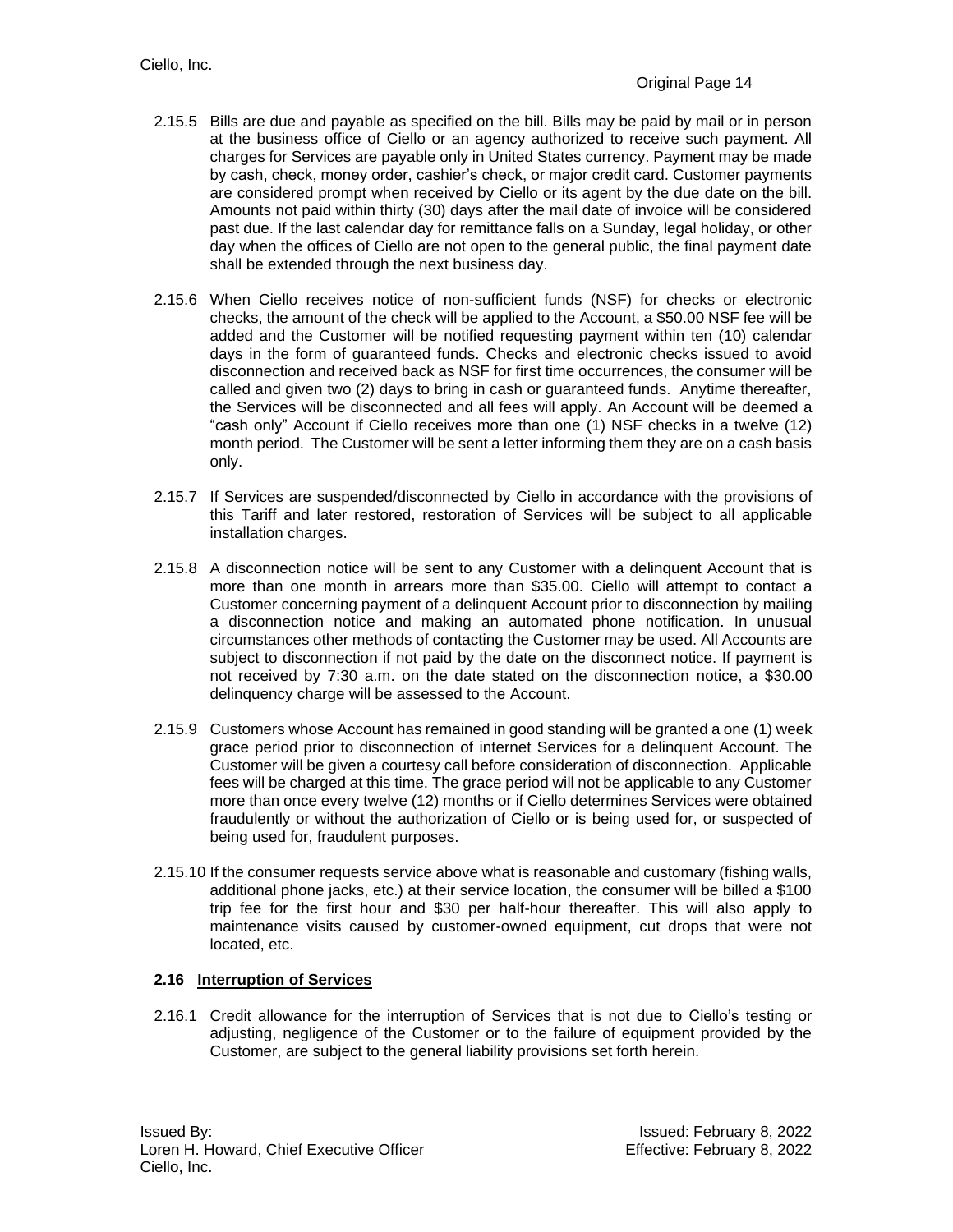- 2.16.2 In the event the Customer's internet Service is interrupted and remains out of order for eight or more hours during a continuous 24-hour period after being reported by the Customer or is found to be out of order by Ciello (whichever occurs first), appropriate credit allowance shall be automatically made to the Customer's bill. Before giving such notice, the Customer or end-user shall ascertain that the trouble is not being caused by any action or omission by the Customer within his or her control, or is not in wiring or equipment, if any, furnished by the Customer and connected to Ciello's Facilities.
- 2.16.3 An adjustment or refund shall be made giving one day credit for any outage or loss of Services for eight (8) or more hours during a 24-hour period. The adjustment will be calculated by dividing the number of days where Services was unavailable by thirty (30) and multiplying by the monthly Recurring Charge for the Services which were disrupted. For purposes of credit computation, every month shall be considered to have thirty (30) days.

# <span id="page-14-0"></span>**2.17 Billing Disputes, Bill Credits and Refunds**

- 2.17.1 Whenever Ciello over-bills a Customer for the Services, Ciello shall offer the Customer a refund. When the amount of the refund exceeds the charges for two months of internet Service and any associated taxes and surcharges, the Customer shall be offered the choice either to receive the refund as a one-time credit on the Customer's bill or as a one-time payment from Ciello. If the Customer elects a one-time payment, Ciello shall mail the refund within thirty days. Such over-billing shall not be subjected to interest. Refunds for over-billing shall not be provided for a period exceeding two years.
- 2.17.2 Whenever a Customer makes a partial payment, Ciello shall apply it first to past due internet Service and any associated taxes and surcharges in such a manner consistent with preserving internet Service, unless otherwise instructed by the Customer.
- 2.17.3 In the event of a billing dispute between the Customer and Ciello, Ciello may require the Customer to pay the undisputed portion of the bill to avoid discontinuance of Services for non-payment. Ciello shall make a prompt investigation appropriate to the case and report the results to the Customer. In the event the dispute is not reconciled, an immediate appeal by the Customer may be made to Ciello.
- 2.17.4 Customers may contact Ciello via telephone at (800) 332-7634 with any questions regarding their bill. Ciello shall make adjustments to the Customer's invoice to the extent that circumstances existing which reasonably indicate that such changes are appropriate.
- 2.17.5 If a dispute is resolved in favor of the Customer and the Customer has withheld the disputed amount, no interest, credits or penalties will apply.

### <span id="page-14-1"></span>**2.18 Restoration of Services**

2.18.1 If Services are disconnected by Ciello in accordance with Section 2.15 and later restored, restoration of Services will be subject to all applicable installation charges. If Services have been disconnected for non-payment and a consumer has requested reconnection, the Customer must pay \$25.00 reconnect fee during normal business hours, appropriate security deposit, and the total amount past due associated with the Customer. Customers will be reconnected the next business day or if reconnection is requested during non-business hours, a \$100.00 reconnect fee will apply.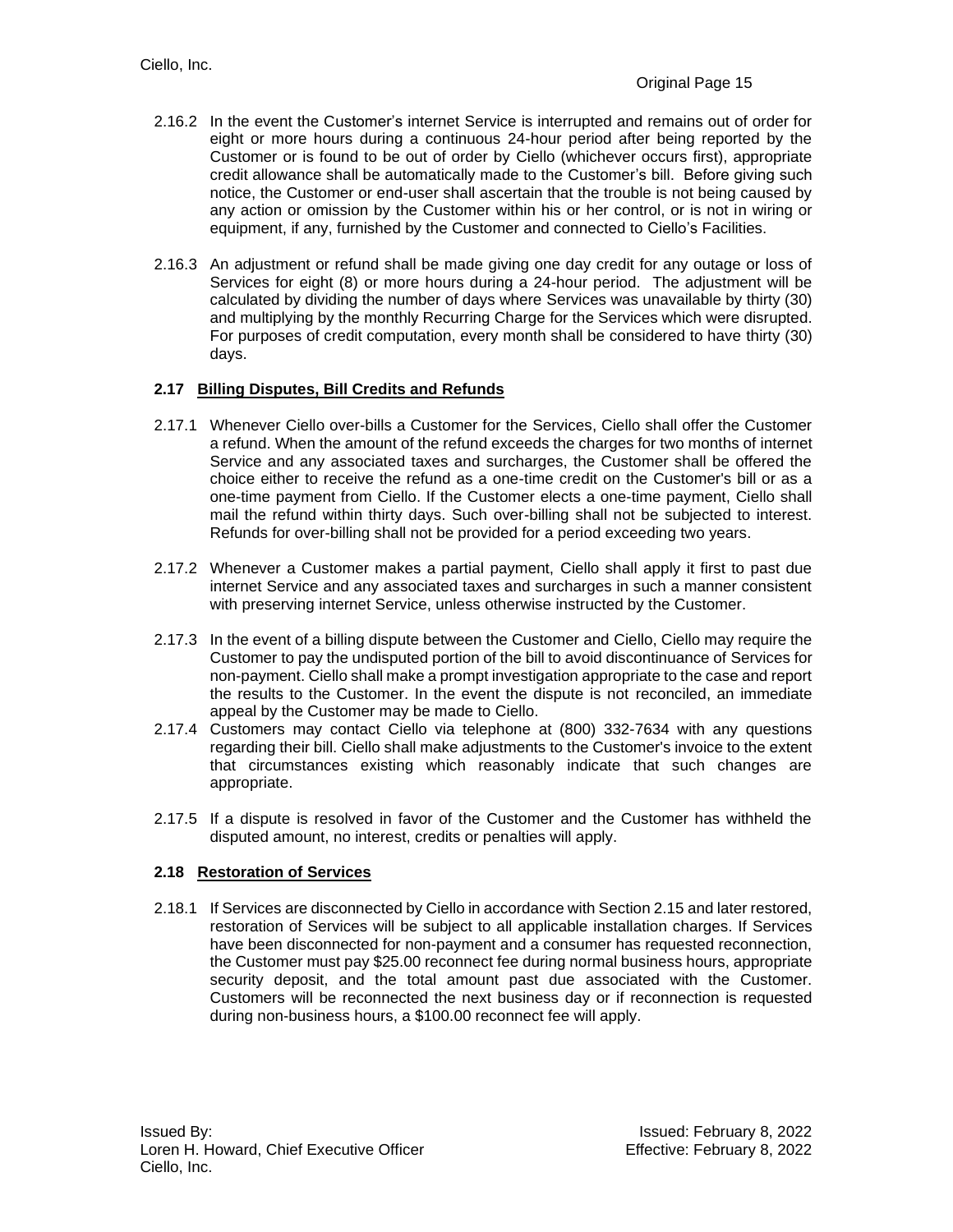## <span id="page-15-0"></span>**2.19 Disconnection of Services by Customer**

- 2.19.1 A Customer can request to terminate their Services if they have completed the term of the Service Agreement. The Recurring Charge, plus associated taxes, shall be prorated for the actual number of days in which Services have been provided, with the nonused portion being refunded to the Customer.
- 2.19.2 If service is deactivated and removed from billing, the equipment will be removed from the location. Upon reactivation, a \$100.00 reconnect fee will apply.

### <span id="page-15-1"></span>**2.20 Cancellation for Cause**

- 2.20.1 Ciello may discontinue Services or cancel an Application for Service without incurring any liability for any of the following reasons:
	- 2.20.1.1 Nonpayment of a delinquent bill for internet Service and any associated taxes and surcharges.
	- 2.20.1.2 Violation of or noncompliance with any provision of law or of the Tariffs of Ciello.
	- 2.20.1.3 Refusal to permit Ciello reasonable access to its internet Facilities for recovery, maintenance, and inspection thereof.
	- 2.20.1.4 Interconnection of a device to Ciello facilities or equipment contrary to Ciello's Tariff s for Services.
- 2.20.2 Services may be discontinued during normal business hours on or after the date specified in the notice of discontinuance. Services shall not be discontinued on a day when the offices of Ciello are not available to facilitate reconnection of Services or on a day immediately preceding such a day.
- 2.20.3 At least 24 hours preceding disconnection, Ciello shall make reasonable efforts to contact the Customer to advise it of the proposed disconnection and what steps must be taken to avoid it.
- 2.20.4 Services shall not be disconnected unless written notice by first class mail is sent or delivered to the Customer at least ten (10) days prior to the date of the proposed discontinuance.

### <span id="page-15-2"></span>**2.21 Notice and Communication**

- 2.21.1 The Customer shall designate on the Application for Service an address to which Ciello shall mail or deliver all notices and other communications, except that Ciello may also designate a separate address to which Ciello's bills for Services shall be mailed.
- 2.21.2 Ciello shall designate on the Application for Service an address to which the Customer shall mail or deliver all notices and other communications, except that Ciello may designate a separate address on each bill for Services to which the Customer shall mail payment on that bill.

### <span id="page-15-3"></span>**2.22 Taxes, Surcharges and Utility Fees**

**2.22.1** Customer is responsible for the payment of all federal, state and local taxes. surcharges, utility fees, or other similar fees (i.e., gross receipts tax, sales tax, municipal utilities tax, etc.) that may be levied by a governing body or bodies in conjunction with or as a result of the Services furnished under this Tariff. An additional charge shall be added to the Customer's bill for Services equal to the pro rata share of any occupation, franchise,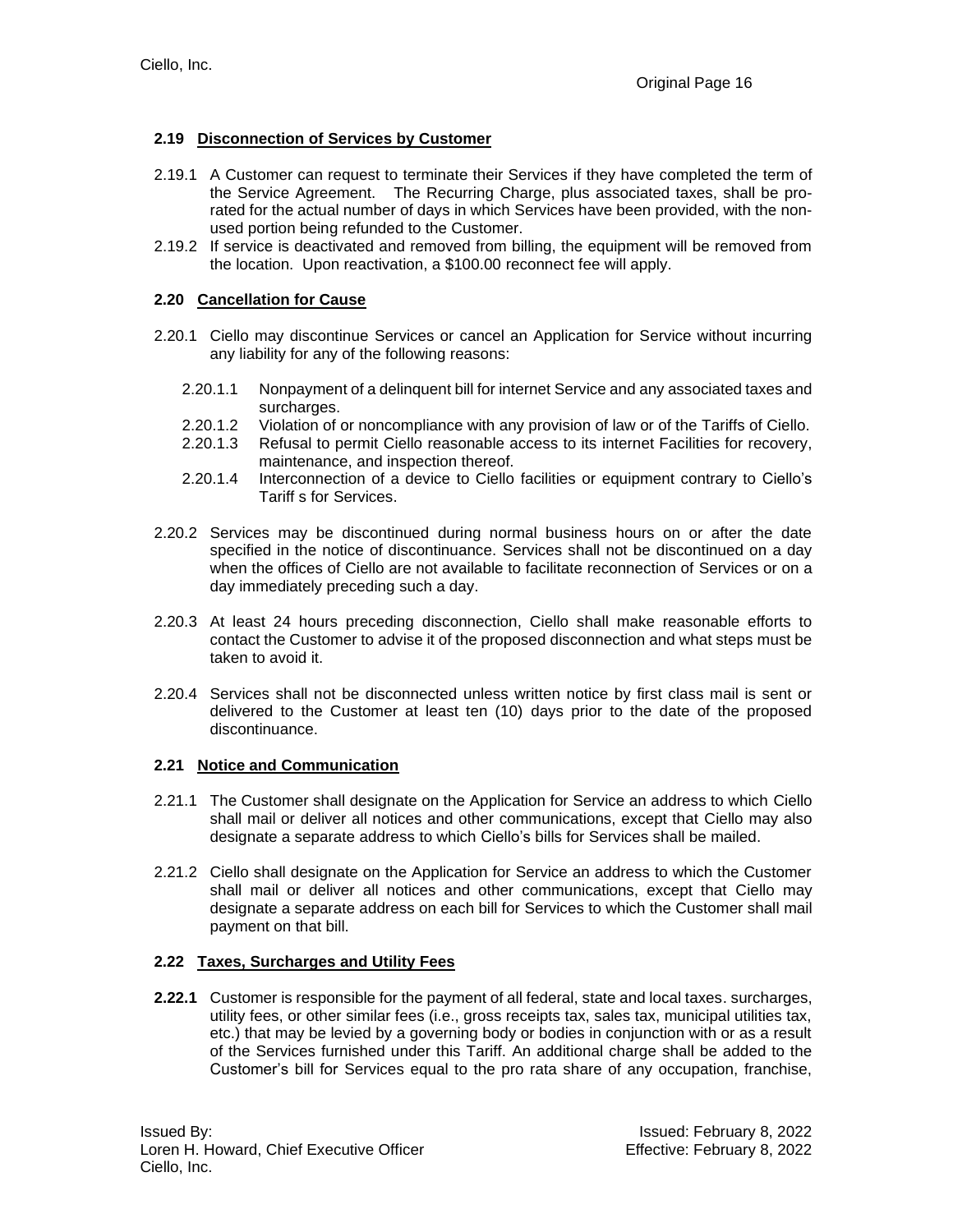<span id="page-16-0"></span>business, license, excise privilege or other similar charge or tax, now or hereafter imposed upon the gross receipts or revenue of Ciello by any municipal taxing body or municipal authority whether by statute, ordinance, law or otherwise, and whether presently due or to hereafter become due. These charges will appear as a line item on the Customer's bill and are not included in the rates contained in this Tariff.